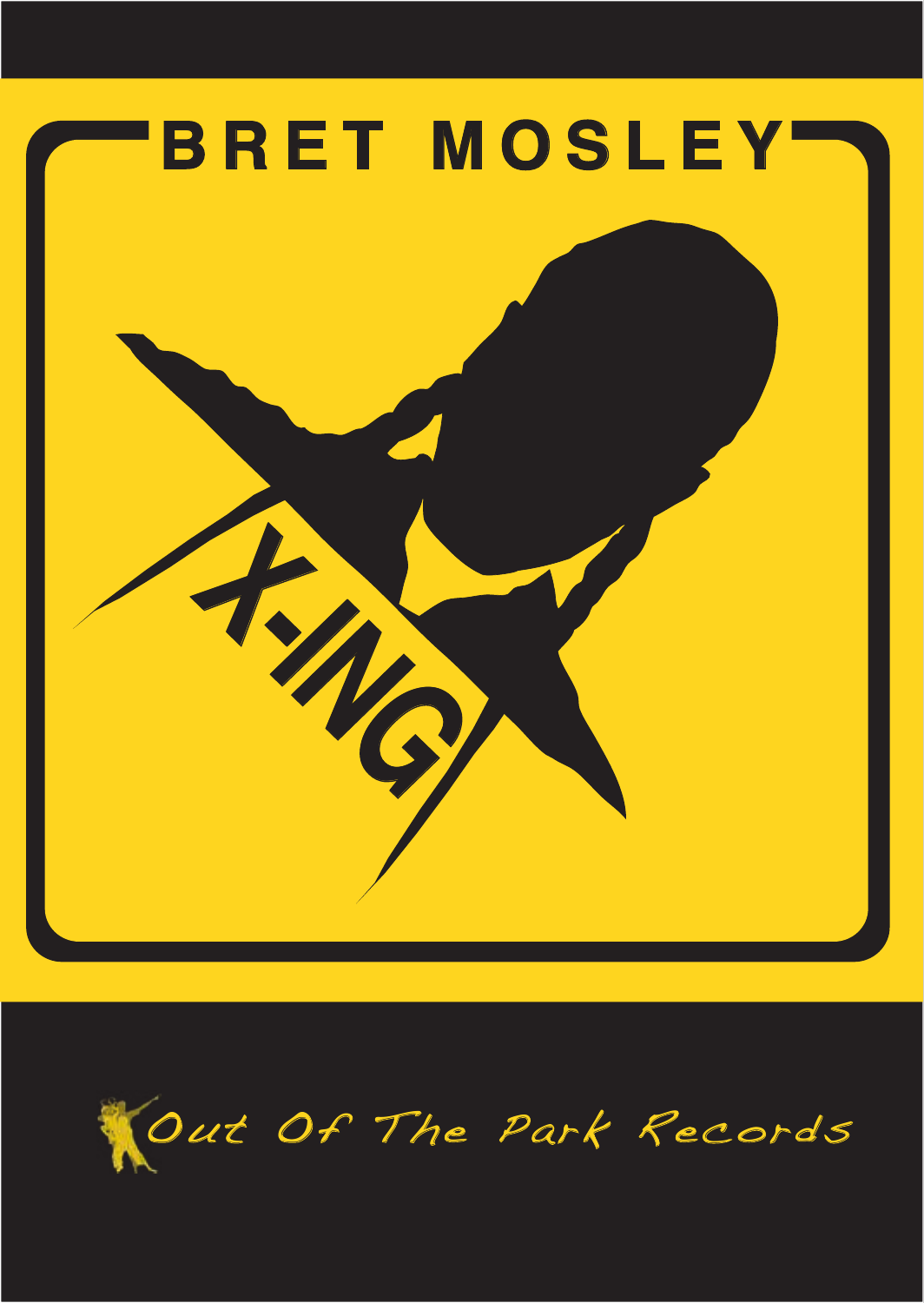*"Have a good show, man...knock it outta the park."* - my agent Ben Bounds at Follywood Productions

I made my first record in 2007 in Woodstock, NY. We tracked 13 songs in 2 1/2 days. It was first time I had ever seen a recording studio. I was in shock and in awe, freaked out, and intimidated by every aspect of the process...but I was in wonderfully good hands. The result was a lean, restrained, laid-back affair...and I'm deeply grateful to have seen "*Light & Blood*" meet with significant critical and audience appreciation.

Moreover, it quickly led to a full-time touring career that now keeps me on the road up to 200 nights a year doing what I love. That's the main reason it has taken me a few years to release another album.

The making of this new record "*X-ING*" began at Awendaw Green, outside Charleston, SC in mid-2011...I was driven by three things: 1) Because I had been touring incessantly for 4 years - working doggedly to open up new markets in the US - it had been a long damn time since I had released a new studio product. 2) I needed something that represented the more raw, nuanced and energetic sound that now prevailed in my live shows. 3) I wanted very much to acknowledge particular artists whose songs had sparked me and helped shaped my craft.

We recorded a lot of songs over several weeks. The tracks sat around for a couple of years while I continued to tour constantly. I went to a second studio and recorded a new original. What's being released is what I consider the cream of the 16 some-odd songs that were recorded.

This little document is intended as a part of the record, offered to those interested...back stories, confessions, revelations...some ideas about why these particular songs are here now...why they are relevant to me.

I initially thought I was going to make a loud rock record. Instead, I round up shooting for an intimate & intense confession and an expression of Gratitude. I think we pulled it off - thanks to incredible engineers and tremendous amounts of support and encouragement.

I hope you enjoy it.

-Bret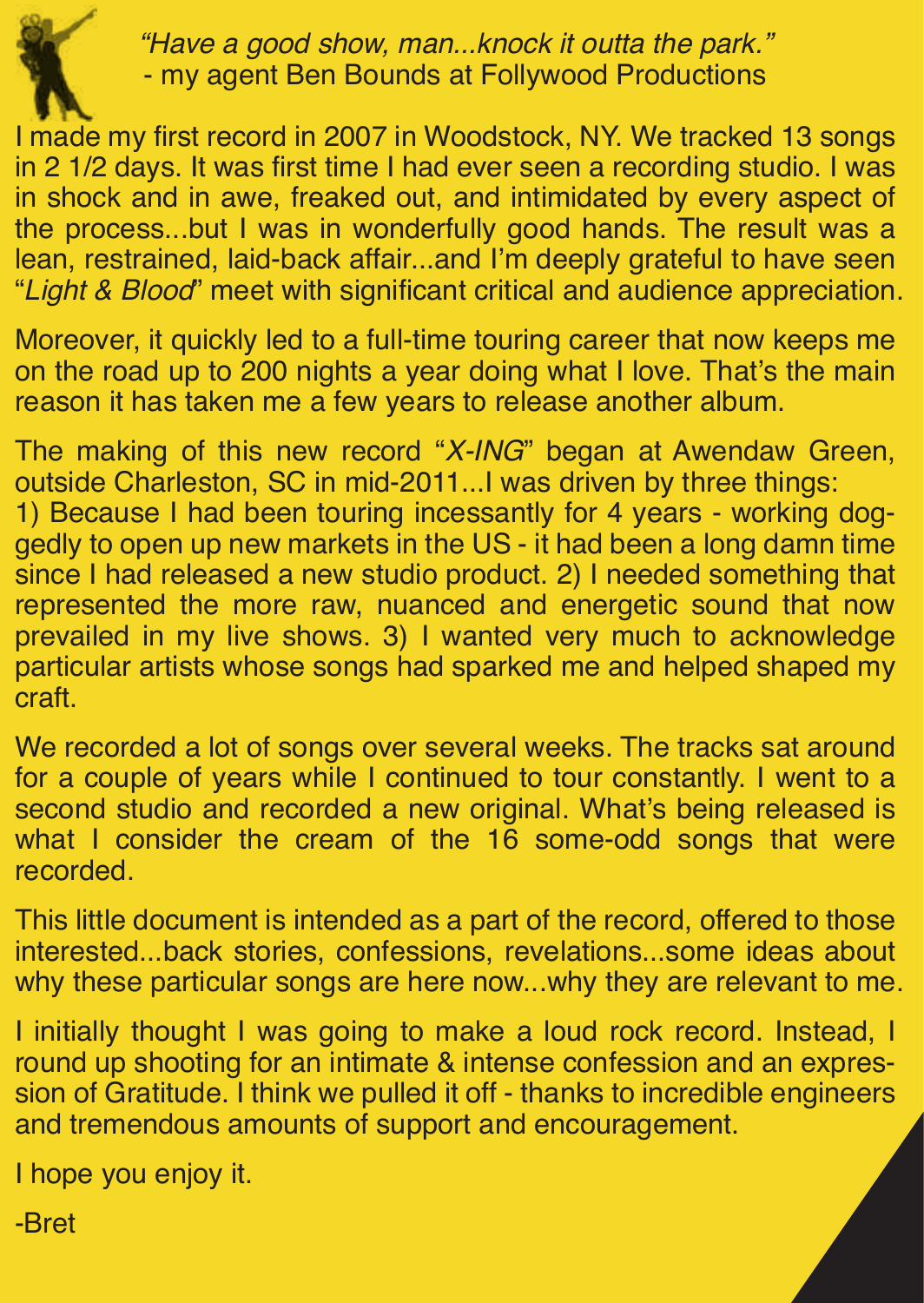# **Irrelevant**

I was introduced to Matthew Ryan's first record by my dear friend, mentor and surrogate older brother, Robert Salas. The emotion of the record consumed me. I learned to sing every song.

This song has been deeply personalized for me by now. I'm singing very specifically about my feelings in the aftermath of a series of relationships I crashed-and-burned...basically because my parental issues had me by the...yep.

When I knew that my recording of his song "Irrelevant" was going to be on this record, I started tracking down the rights for clearance...no where to be found...and I had mounting concern, with very little spare time to go on a treasure hunt.

About that time, I sang the song at a show in Mobile, AL, when a woman working behind the bar walked up and said, "Did you just sing a Matthew Ryan song? I played violin with him and recorded on some of his records."

Okay...thank you so very much. Come to find out he registers his songs under his original name...looked it up and found it right away.

It is my sincere hope that you, dear reader, will check out Matthew Ryan's album "*May Day*". I will always owe him an immense artistic debt.

Thank you, Matthew. I hope one day I have the honor of meeting you.

Thank you, Robert...for the aforementioned and so much more.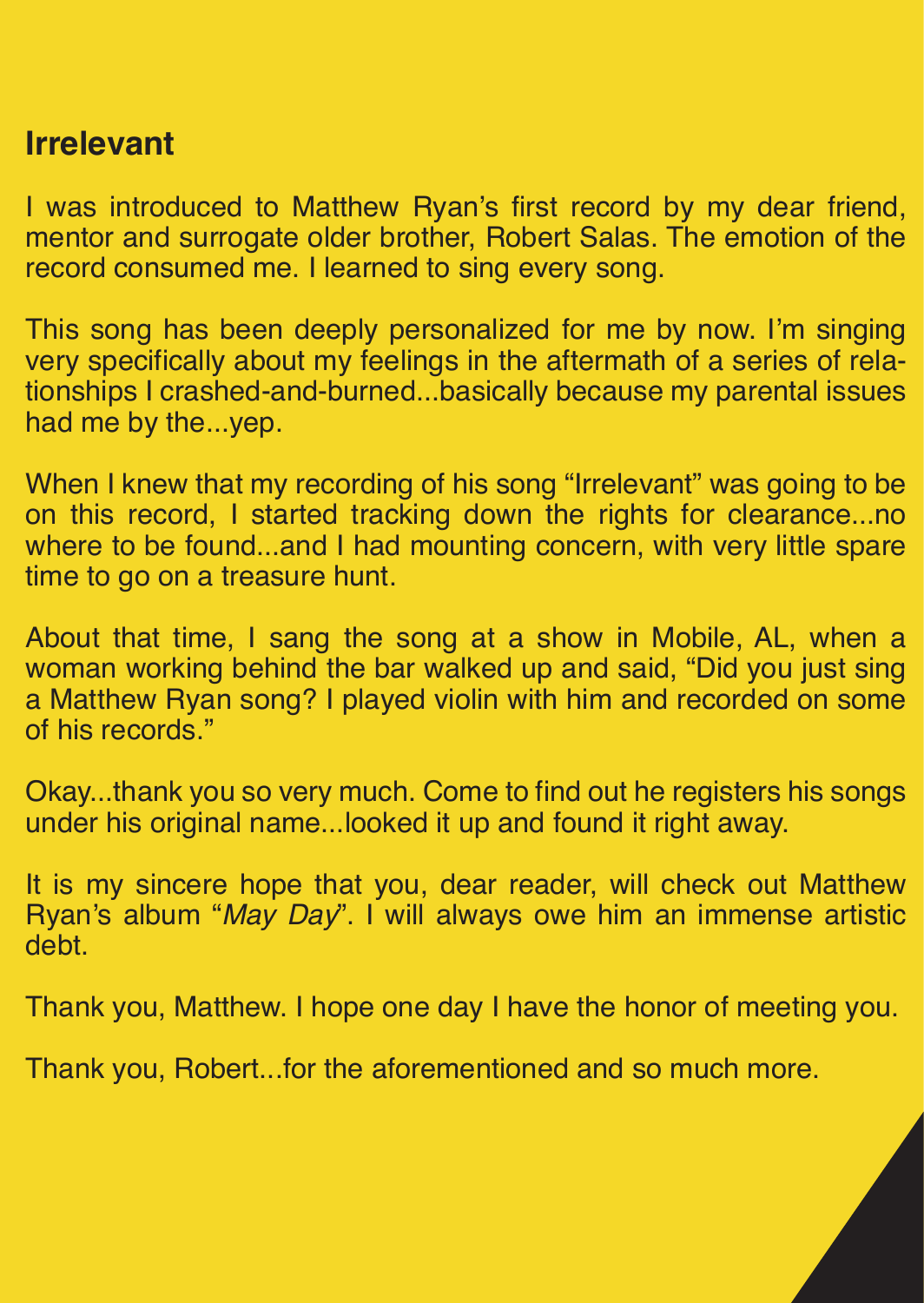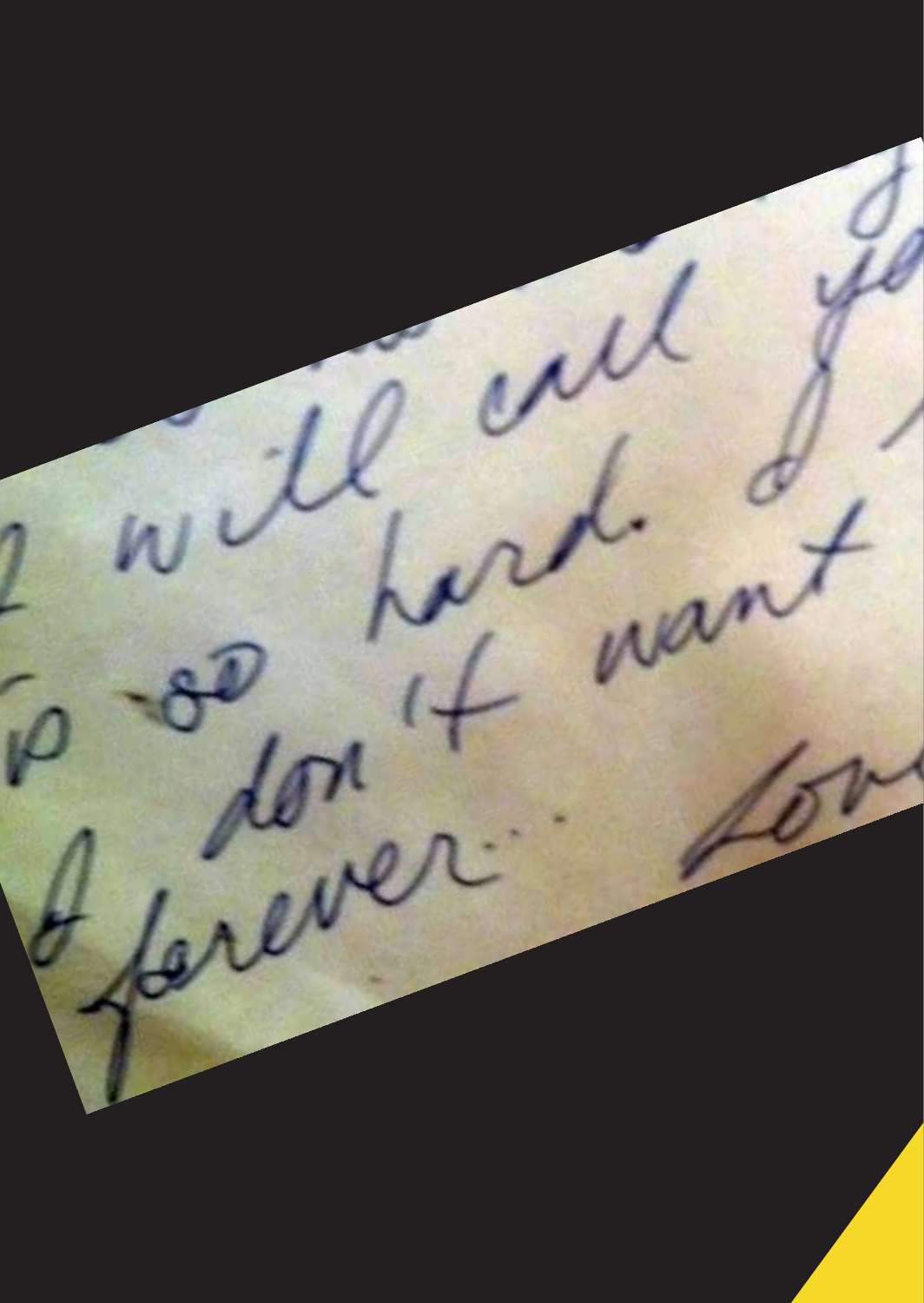### **Irrelevant**

Written by Matthew Ryan, first published on his 1997 release "*May Day*"

There's only one light on in the house And that's the light up in the hall And it's shining on the back of my head And I'm concentrating hard on the cigarette To the ashtray from the ashtray back to my lips So I lean up from my easy chair I rub my three-day beard And give that thousand yard stare As I recall all the time and money we spent Before I became irrelevant So the straw dog threw rock salt And the precious girl took a bow and walked As I ran my finger over the screen door Yeah every kiss has reeked on betrayal Since my heroine jumped the guardrail And decided who she wanted to be once more Now every night I'm paralyzed By the fear of rope burns and morning light And the smell of wet cement Since I became irrelevant Now memory is just a flash flood A thick and black sticky mud And heartache it's like a breaking bone It was always twelve hours on a missionary line You think I would've spared some time But I didn't I never went home Now it occurs to me like blinds undrawn Or a bullet from a shotgun That she knew long ago what it meant To feel irrelevant Now I'm always smilin' cryin' And hidin' my intent Since I became irrelevant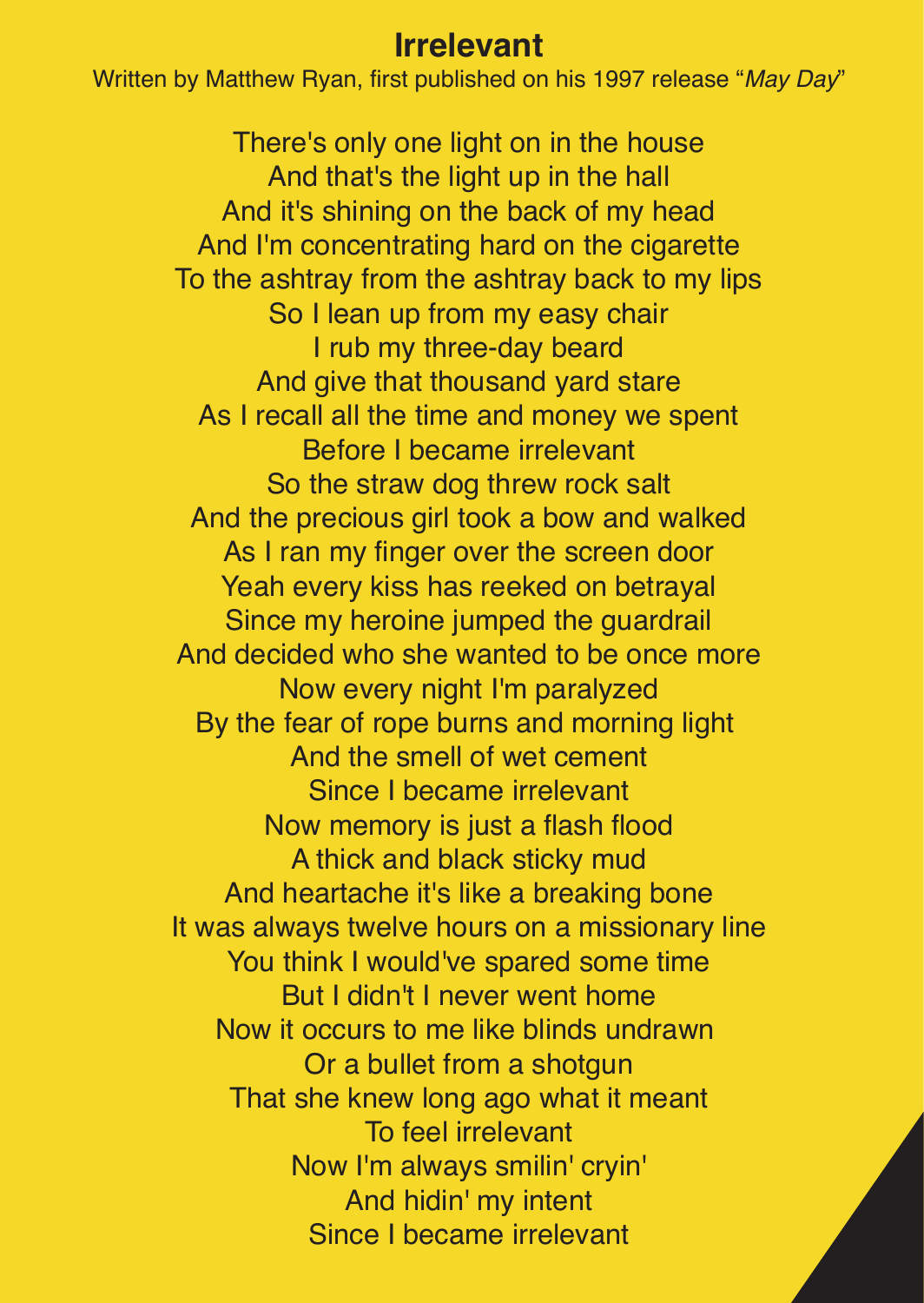# **Poke**

Jerry Joseph turned me on to Frightened Rabbit. Their "*Midnight Organ Fight*" was one of the records Jerry brought to Old Soul Studios in Catskill, NY when we were recording our "*Charge*" EP- Jerry, Steve Drizos and me.

The record brought Pop back into my life. Scottish Pop, in particular. It is one of the most captivating albums I know...wonderfully idiosyncratic drums, melody and poetry. But, the regret and loss in the songs is what resonated most deeply for me.

The song "Poke" immediately reminded me of something I look back on as one of the cheesiest, most ridiculous things about me...my tendency as a teenage actor to rub my fingers on my eyeballs to help generate tears.

I went on to get conservatory training and pursue acting with a vengeance for many years in New York. There came a point where literally the only thing keeping me in NYC was my acting class and my therapist. Having burned out on the pursuit of loot, I went broke and scraped by for another 5 years teaching Pilates, then working at a small museum until I stripped away all my safety nets and committed fully to my music...then, my music grabbed me and airlifted me out.

I go in for actors from other countries for the most part. There is some beautiful, powerful, true work being done by American actors...but most of what I saw up close was the equivalent of what it might be like if I did not know how to tune my guitar, or how plug it in, or whether to hit the strings with my hands or my feet...all the while expecting a standing ovation. That wasn't me, but that was the playing field all too often.

I'm really glad I'm not doing that anymore, and I'm stunned and sometimes embarrassed that I put over a decade of my life into it...but it led me here, ultimately. Now, if I can just make it to Scotland...where lies my maternal ancestry. My great-grandmother Stevenson came down from Robert Louis, even.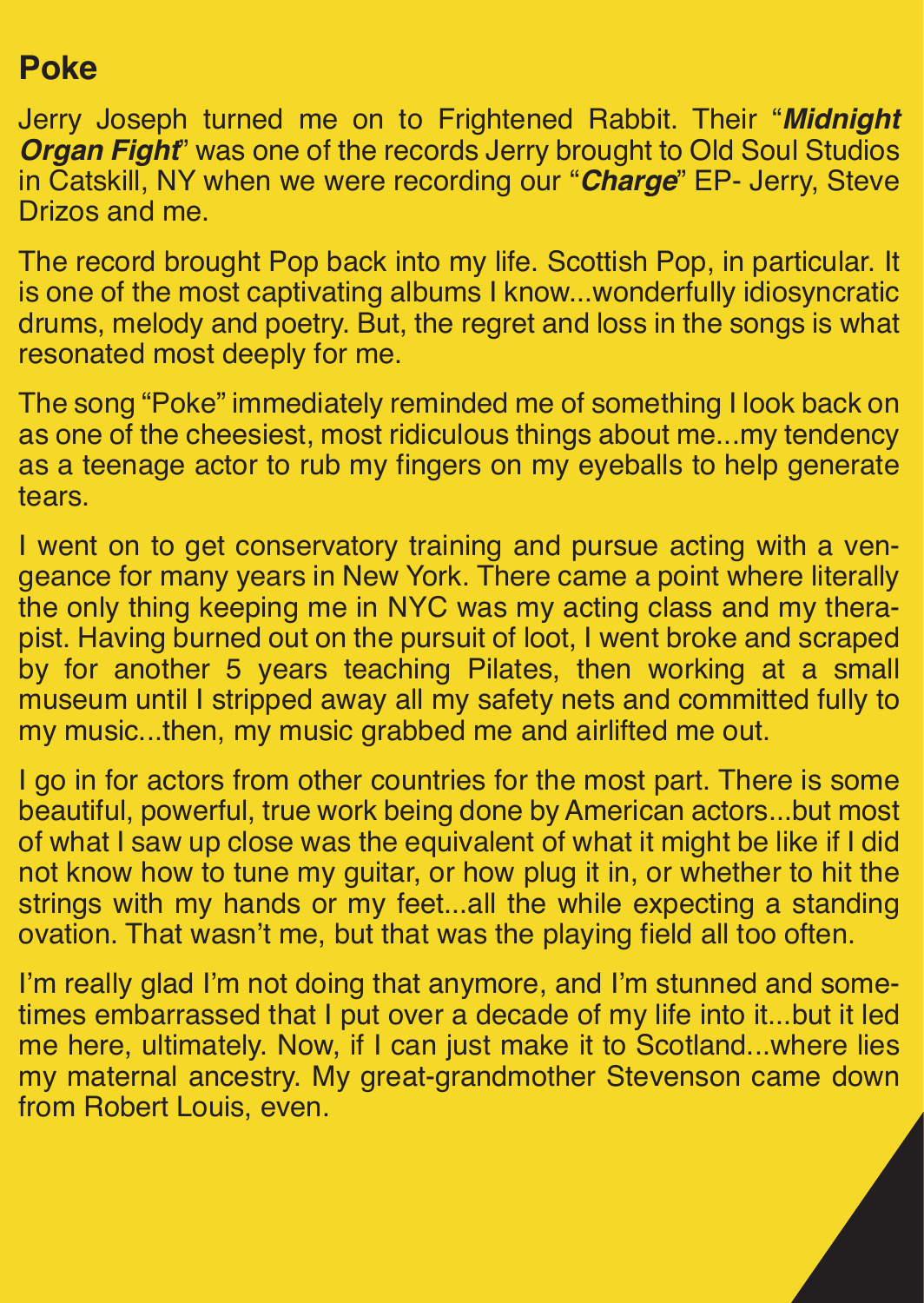

*Macbeth ("The Scottish Play") Shakespeare Theater of Maine, 1992*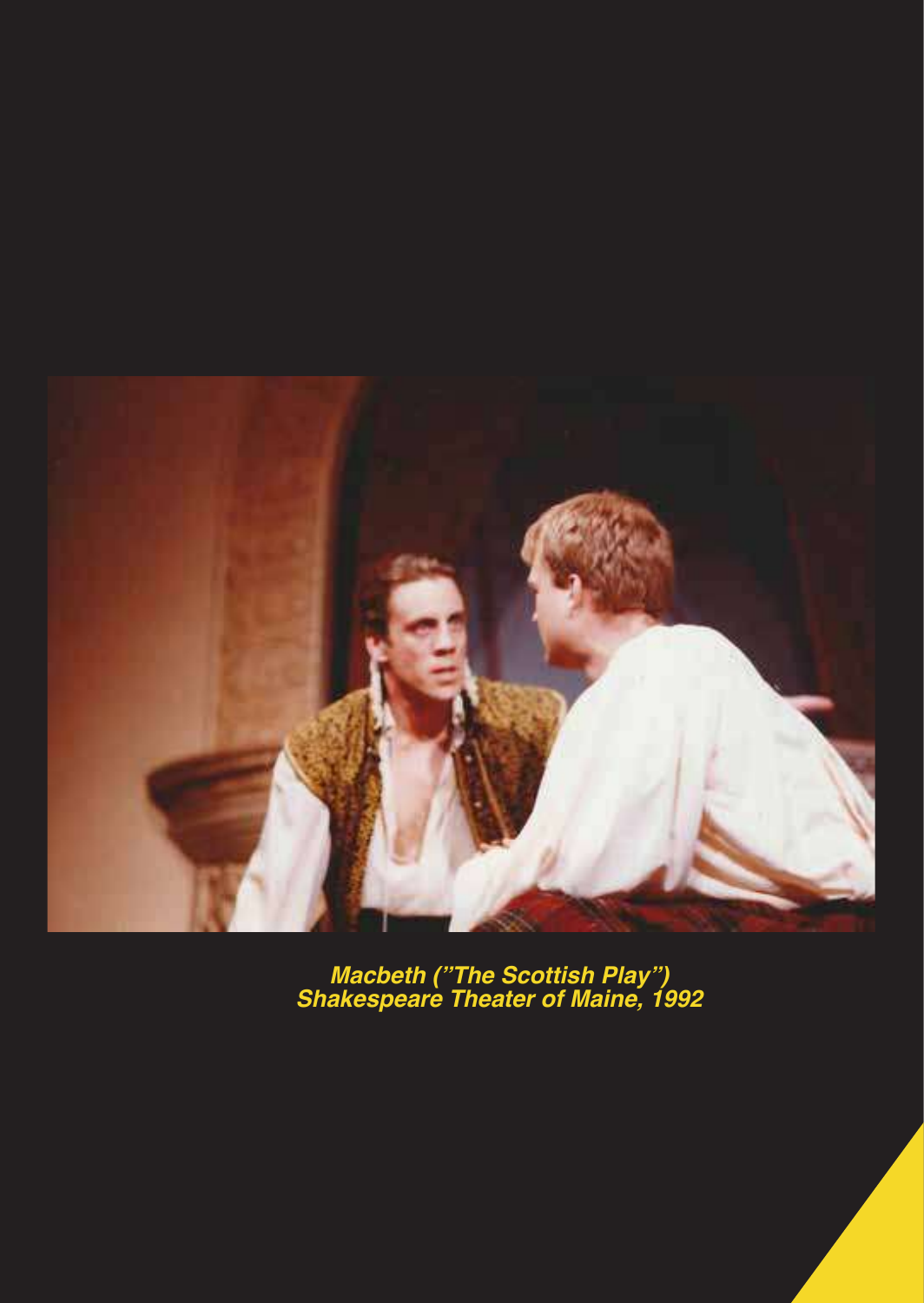#### **Poke**

Written by S. Hutchison, G. Hutchison, D.W. Kennedy, first published on their album "*Midnight Organ Fight*"

Poke at my Iris, why can't I cry about this? Maybe there is something that you know that I don't? We adopt a brand new language Communicate through pursed lips And you try not to put on any sexy clothes or graces

I might never catch a mouse and present it in my mouth To make you feel you're with someone Who deserves to be with you But there's one thing we've got going And it's the only thing worth knowing It's got lots to do with magnets and the pull of the moon

Why won't our love keel over as it chokes on a bone? We can mourn its passing and then bury it in snow Or should we kick its cunt in and watch as it dies from bleeding? If you don't want to be with me just say and I will go

We can change our partners, this is a progressive dance But remember it was me who dragged you up to the sweaty floor Well, this has been a real I've got shin splints and a stitch from weed But like a drunken night, it's the best bits that are colored in

Should look through some old photos I adored you in every one of those If someone took a picture of us now they'd need to be told That we had ever clung on tight and maybe not with arms at night I'd say she was his sister but she doesn't have his nose

And now we're unrelated and rid of all the shit we hated But I hate when I feel like this and I nev. Truthfulated you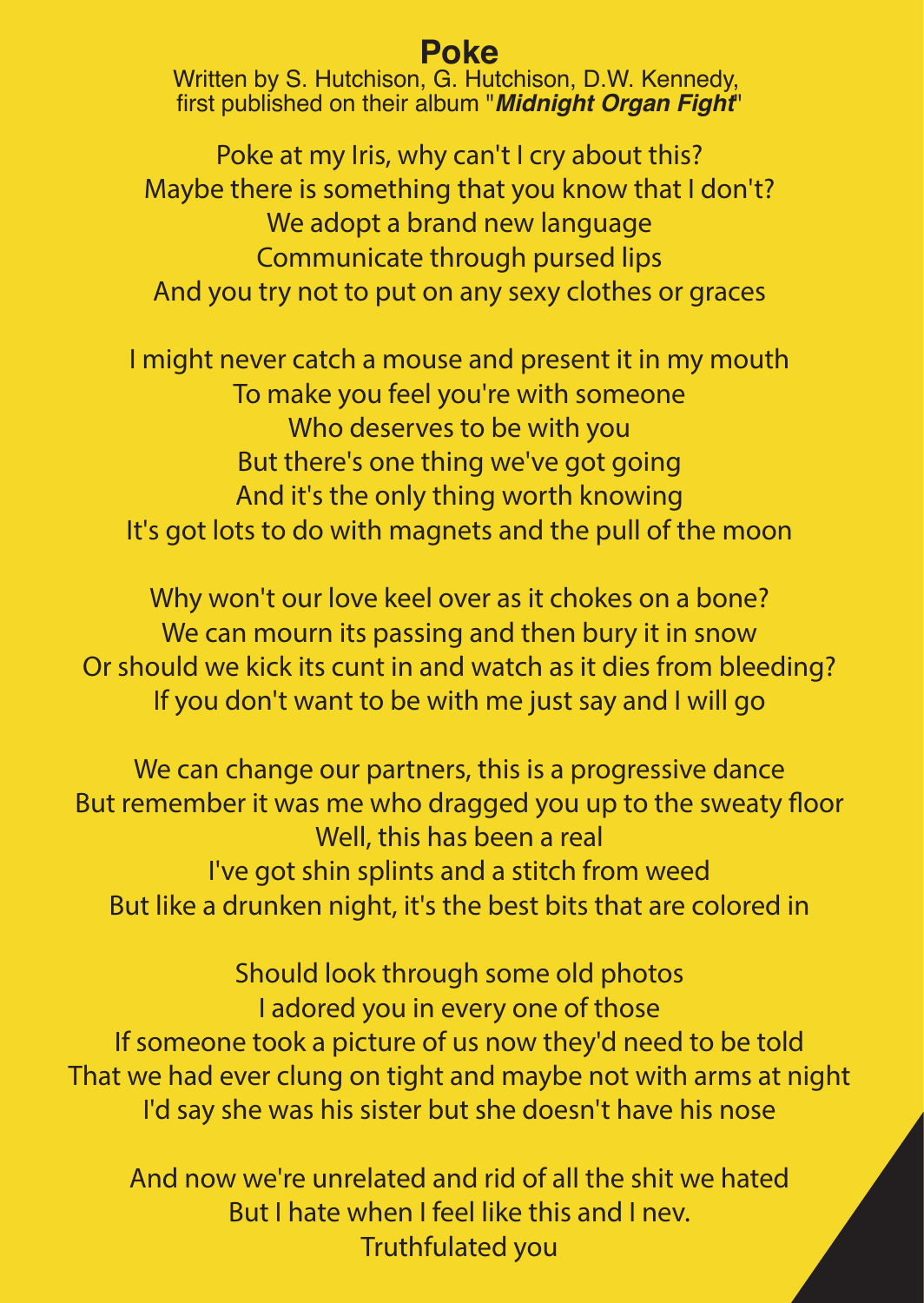

*August 10, 2002. Fire Island...this photo was taken an hour after I almost drowned in the Atlantic Ocean. Out of shape and stoned, I jumped into a rip current that immediately took me under and 200 yards out.*

*I kept seeing the news headlines: "Dumbass Drowns"*

*After the third time a wave pushed me under, I laid back and said out loud, "Your call." I flipped over and my toe hit sand. I plowed my way to shore on foot.*

*There had been people on shore the whole time. I was too embarrassed to call for help...my therapist had a fucking field day with that one.*

*I Would Die 4 WHAT!?...*

*My appreciation for who and what was in my life* **needed serious attention...and I don't that really even**  *began to sink in until at least 5 years later.*

*Truthfully, over the course of the three years that followed, I commenced to incinerate four relationships in a row, any one of which might very well have been the source of a life-long, fulfilling, loving partnership.*

*Will I ever transcend and replace that legacy? I hope so. I am working on it...as it works on me.*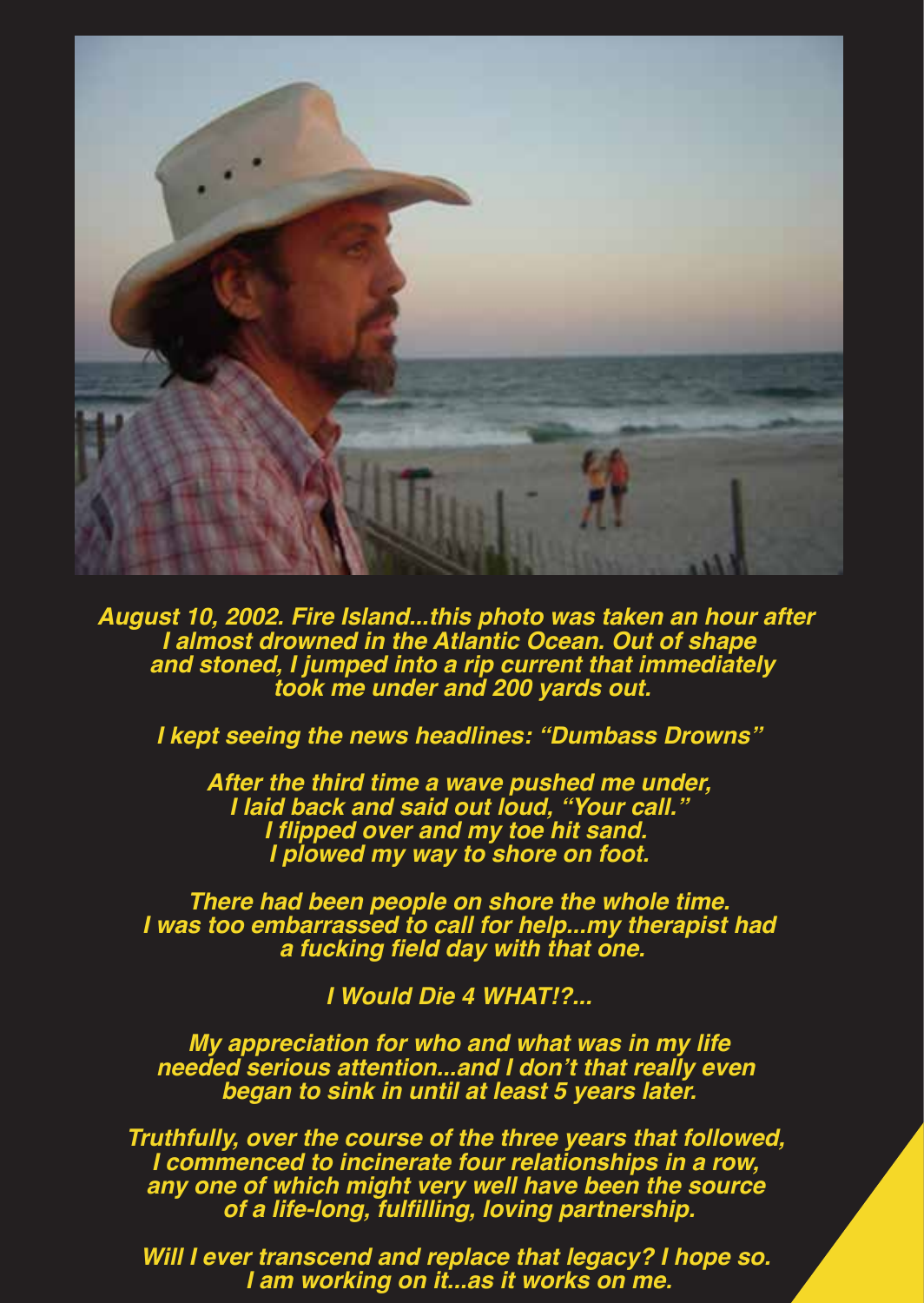# **I Would Die 4 U**

Sometime in 2008, my dear friend Angela Forrest asked me to see what I could do with this song...she was working on a screenplay for *Tobaccoland: Before*...the initial version was based partially, loosely on her coming out - as an African-American woman from the deep south, at that - during our romantic relationship 15 years earlier. She wanted to see if I could come up with something she could use in the film.

I loved Purle Rain. However, what most compelled me was Angela's cut-to-the-chase interpretation of the song: The character in the song was the Christ consciousness, making a tireless plea for Love and Surrender...all the while offering boundless Forgiveness and Compassion.

I was ripe to get inside that role and rub some 'a that good "it's gonna be okay" stuff all over myself (see the back story for "*Poke*" right before this). I sat down and had it worked out - pretty much exactly like you hear it here - in about ten minutes.

The fact that Angie and I have sustained our connection, our loving friendship, and our professional connection through sickness & health, wealth & poverty, life & death - for over 20 years now - is one of the dearest treasures in my life.

Thank you, Noogs. I love you.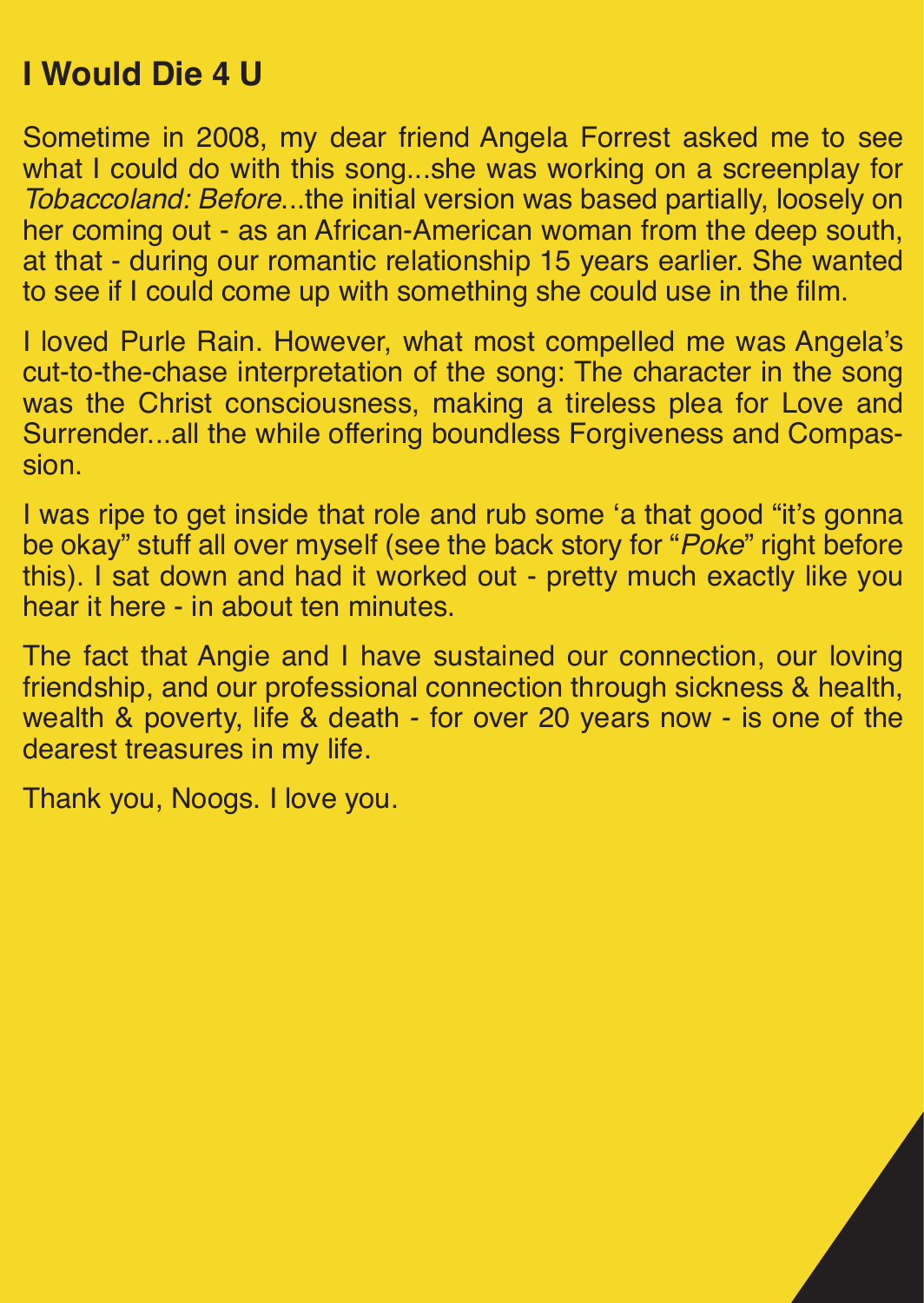## **I Would Die 4 U**

Written by Prince Nelson, first published on Prince and The Revolution's 1984 album "*Purple Rain*"

> I'm not a woman I'm not a man I am something that you'll never understand I'll never beat u I'll never lie And if you're evil I'll forgive u by and by U - I would die 4 u, yeah Darling if u want me 2 U - I would die 4 u I'm not your lover I'm not your friend I am something that you'll never comprehend No need 2 worry No need 2 cry I'm your messiah and you're the reason why Cuz u - I would die 4 u, yeah Darling if u want me 2 U - I would die 4 u You're just a sinner I am told Be your fire when you're cold Make u happy when you're sad Make u good when u are bad I'm not a human I am a dove I'm your conscious I am love All I really need is 2 know that U believe Yeah, I would die 4 u, yeah Darling if u want me 2 U - I would die 4 u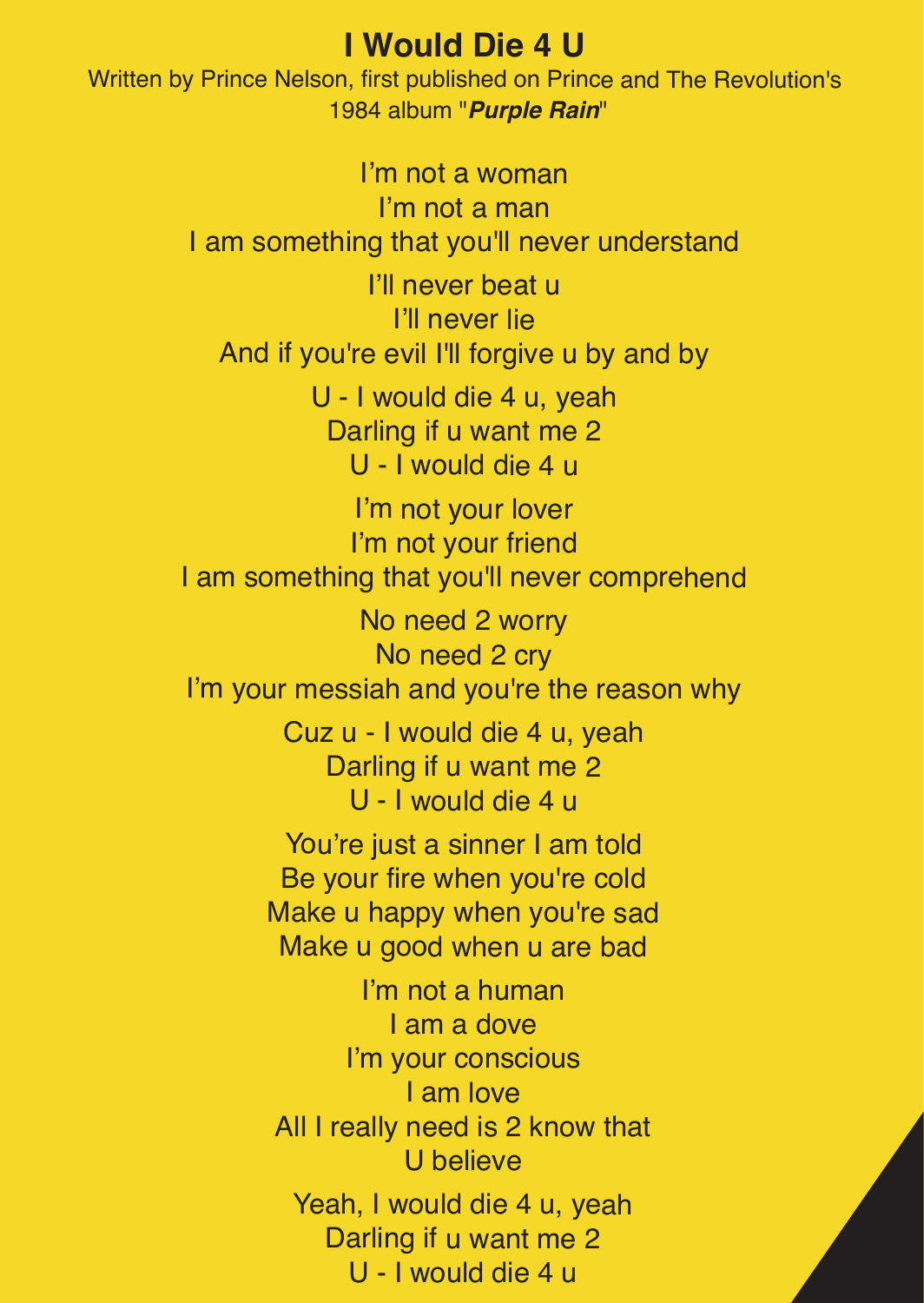## **Lawrence, KS**

I stayed up all night in agony on January 28, 2013 writing this song after playing a show in Lawrence, Kansas. The 40 college kids in the audience who showed up to cheer for my local opening act walked out together three songs into my set.

Right before going onstage, I looked up from the urinal...someone had scrawled "WHAT TIME IS LOVE?" on the bathroom wall with a red sharpie. A took a picture of it with my free hand and thought, "Hell yeah, I'm about play Lawrence, KS for the first time and it is Love O'clock. I had extremely high expectations for Lawrence, based upon its reputation as a music town. As my beloved teacher Alan Langdon at Circle In The Square Theatre School in New York often said, "There's only one game, one contest in the world...Expectation vs. Reality...and the same one wins every time."

I played my show to the bartender, the sound guy and - very much to his credit - the kid who opened for me. At the end of the night, stunned and despondent and alone, I paused at the door and thought about leaving my guitar on the floor and driving away in no particular direction…a low-point, maybe?

I was deeply exhausted and massively alone at the end of a huge Winter solo tour...just perfectly placed to take the whole experience personally to a very inappropriate extent…I was unknown there and it was a Tuesday night, after all. A school night.

But still...I deserved better, Lawrence, KS.

When I got to my room, there was no sleeping - only stewing. So I wrote. Good call, innards.

The next morning on the way out of town, I stopped by the venue when they were cleaning and getting ready to open, and left a print out of the lyrics to the song on the bar.

*(continued...)*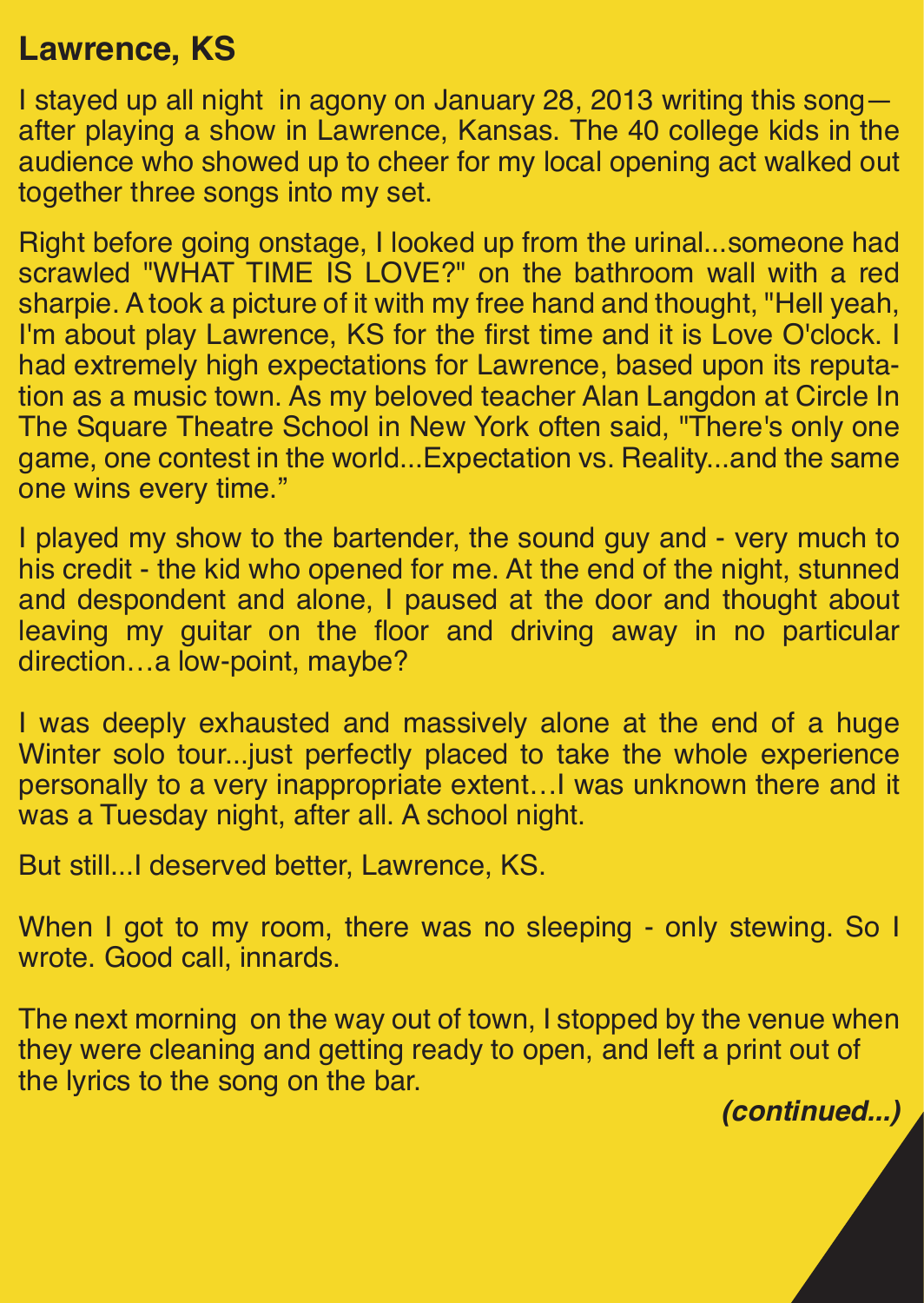# **Lawrence, KS (continued)**

I celebrate the experience now—transforming a shit show into an outcry. As my Dad would have said, "When life gives you lemons, shut the fuck up and eat your lemons." This song is the first time I have ever written immediately about an impactful experience. In the past, I've always taken a long time to understand and connect with strong feelings deeply enough to express anything creative or even nondestructive, especially when I'm exhausted...a little keepsake/Achilles' heal from adrenal fatigue in my corporate, suit and tie years

The recording you hear was done with Jim Donnelly at the helm in his Plowground Productions studio. I started telling Jim the story behind the song as I was sitting in the studio about the track it, then I played and sang the first few lines. He silently raised his finger, gesturing for me to pause, unplugged and turned off everything in the room except one microphone. He walked out and closed the door and sat down at the console, pointed at me to start the song - he hadn't even heard the song yet - just the story behind it. I sang and played it one time through completely unplugged. When I finished, it was obvious something spectacular and sacred had just happened - for Jim & me, anyway. We just sat there with our eyes wide, not saying anything for several moments. We still drunk text each other about it from time to time.

Thanks, Lawrence. Thank you, Jim.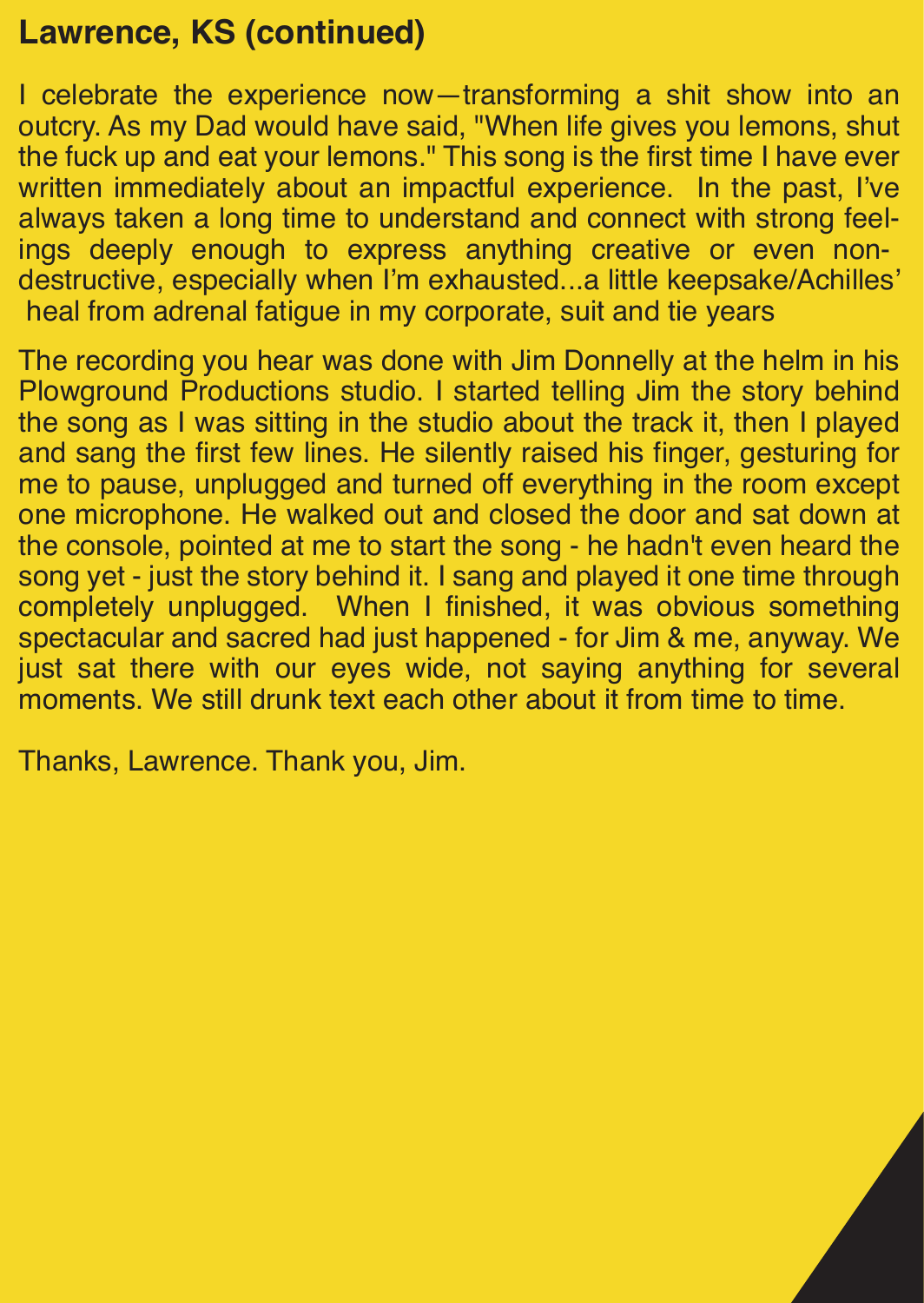### **Lawrence, KS**

Written by Bret Mosley, overnight, on January 28, 2013 at the Super 8 in Lawrence, KS

What time is love? What a fine question I wish I had known It came right before me

Hey Toto, I've a feeling As much as I'd hoped to I do not belong here Where I wanna be

Came 10,000 miles Through bridges and breakdowns Came this way high On fumes and on hope

Land sakes alive What an oasis I had hoped to be welcome Good god, throw me a rope

I cannot compel I cannot compete I cannot begin to tell you How Lawrence cannot feel it

I came alone I came open Truly beautiful People solid and clear Have not a word for me Have not a look The sound of my soul They're not having it here A nod here, a nod there Along the way If I've ever had a crowd stand More than one woman deep

By the way - thank you, Adam If I've offered anything It's thanks it's been goodly The company I keep

I cannot compel I cannot compete I cannot believe this Hell And Lawrence cannot feel it

The one and only time To clean out a room Just showing up as Who i am here

Opened my mouth They all turned and scattered Nothing doing They disappeared

I wish I could But I can no longer cast pearls Without so much As a pork chop in pay

> Left my guitar On the floor in the bar Crawled in the car Just drove away

I cannot compel I cannot compete I cannot begin to tell you How Lawrence cannot feel it I cannot compel I cannot compete I cannot begin to tell you How Lawrence cannot feel it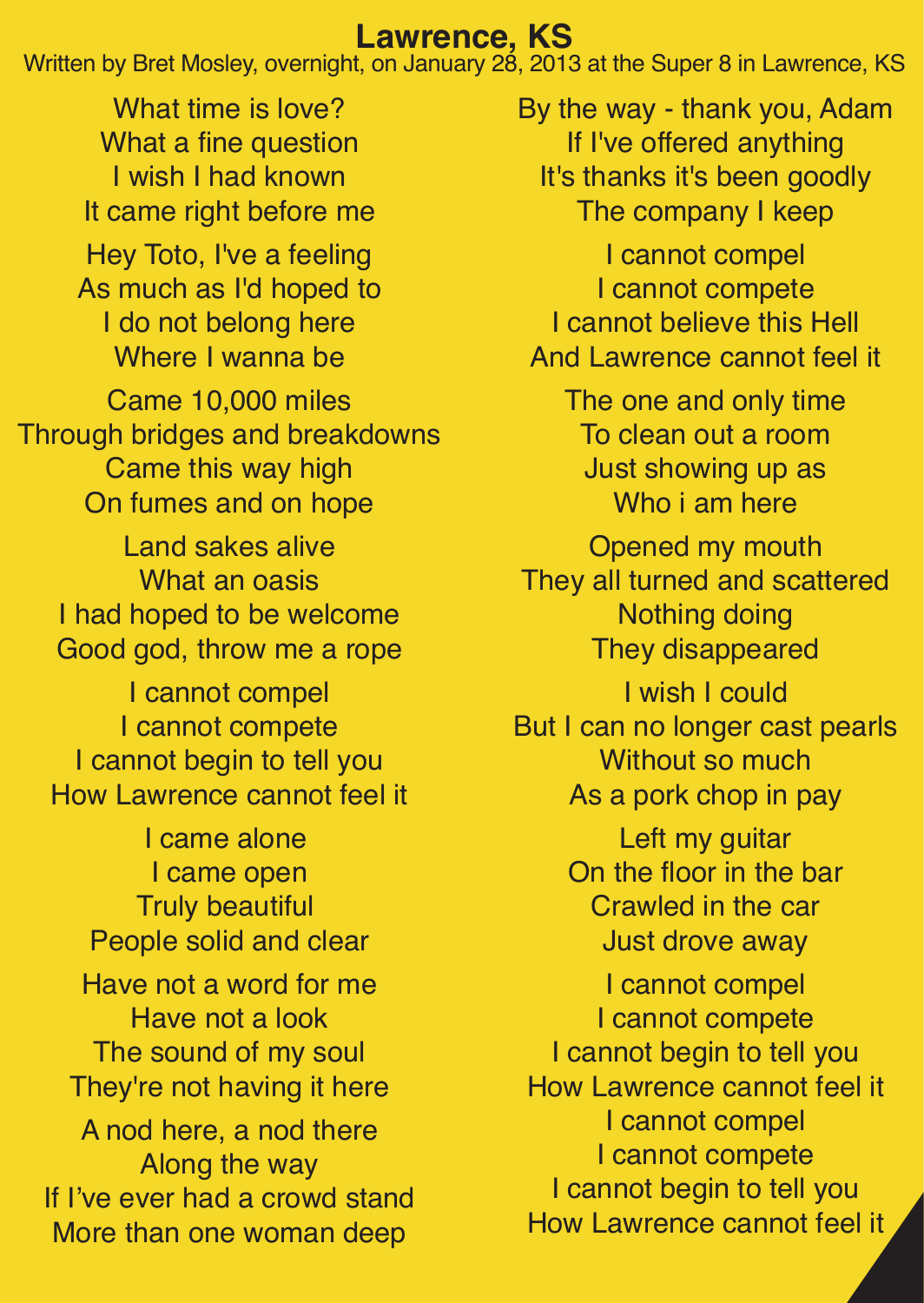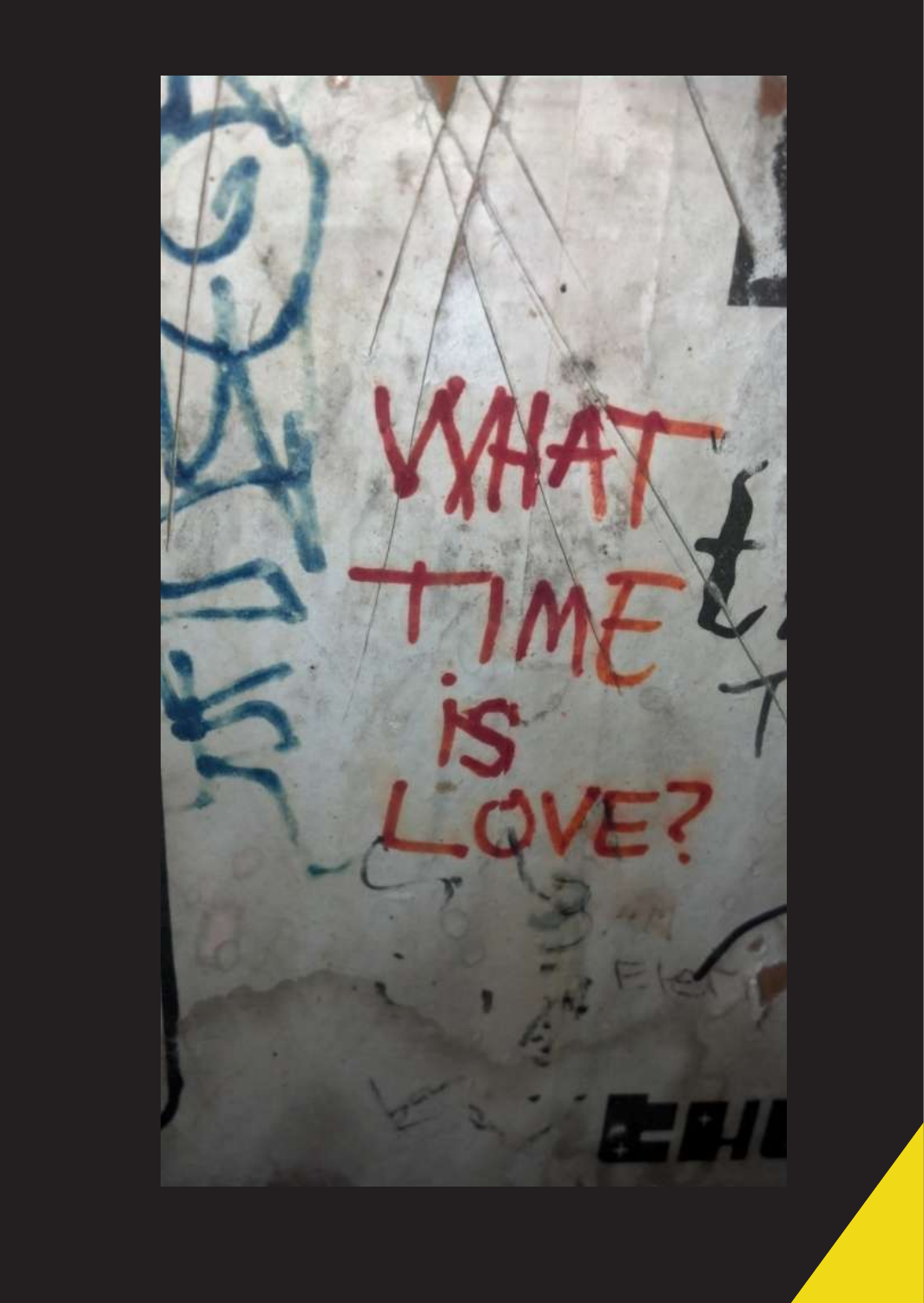## **Modern Love**

David Bowie had the depth to put Stevie Ray Vaughan on an 80's dance record, m'kay? When Let's Dance came out, my life was too shallow to even get a reflection in the mirror. I was cinched up in a suit and tie, and loving every minute of my 70-hour workweek, being paid and promoted just for being smart and energetic...every few months, I was being granted more and more carpet squares over which I had dominion in the office building. Life was a celebration...while leftover glam fashion sowed the sequin seeds of emo in a mirror field. And then, there was the money. And lots of Stuff. Ungodly amounts, in my case. Modern Love

Yup-yup-yuppie and away, I was all in. Give me Reagan or give me death. I didn't have the good sense at the time - or connections to people with a clue - to just keep listening to The Wall get hip to early R.E.M. Truth be told, I have always come really late to most of the cooler musical parties.

I do think there are quite a few pop hits of the era with meaningful lyrics buried beneath overbearing dance beats. Say what one may about the 80's - David Bowie can write a song. The song itself is so good, I find it easy to live inside it and mean what I say. The song is true for me: I don't believe in much of what I once coveted.

To lift his words and melody out of their original context, to strip the drum machines and synth tracks away and sing Bowie's song from the heart is a real gift from me to me...to acknowledge I've come a long way.

And I turned out okay. Eventually.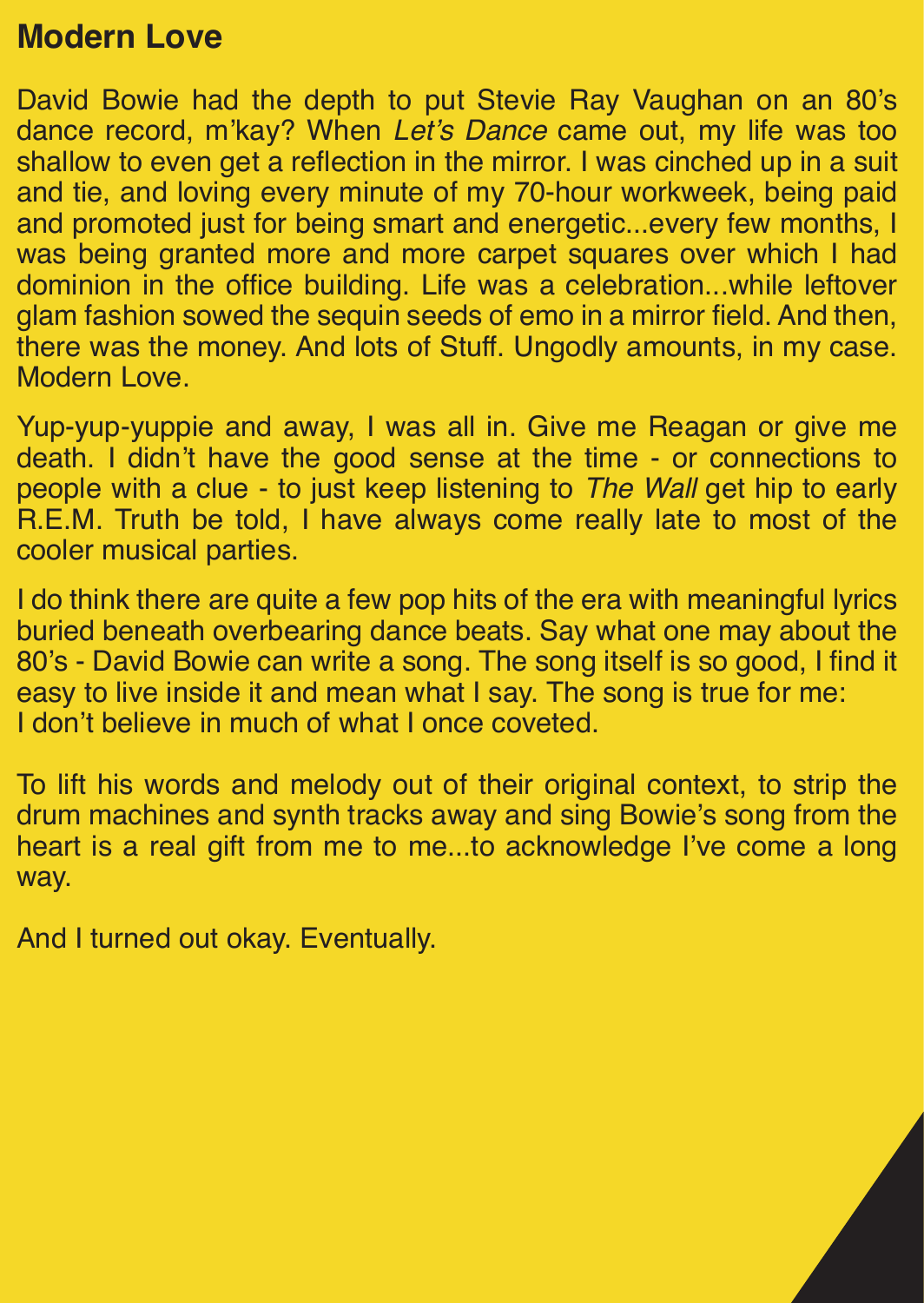

*"Fidelity Investments, this is Bret Mosley speaking. This line is recorded. How may I help you?"*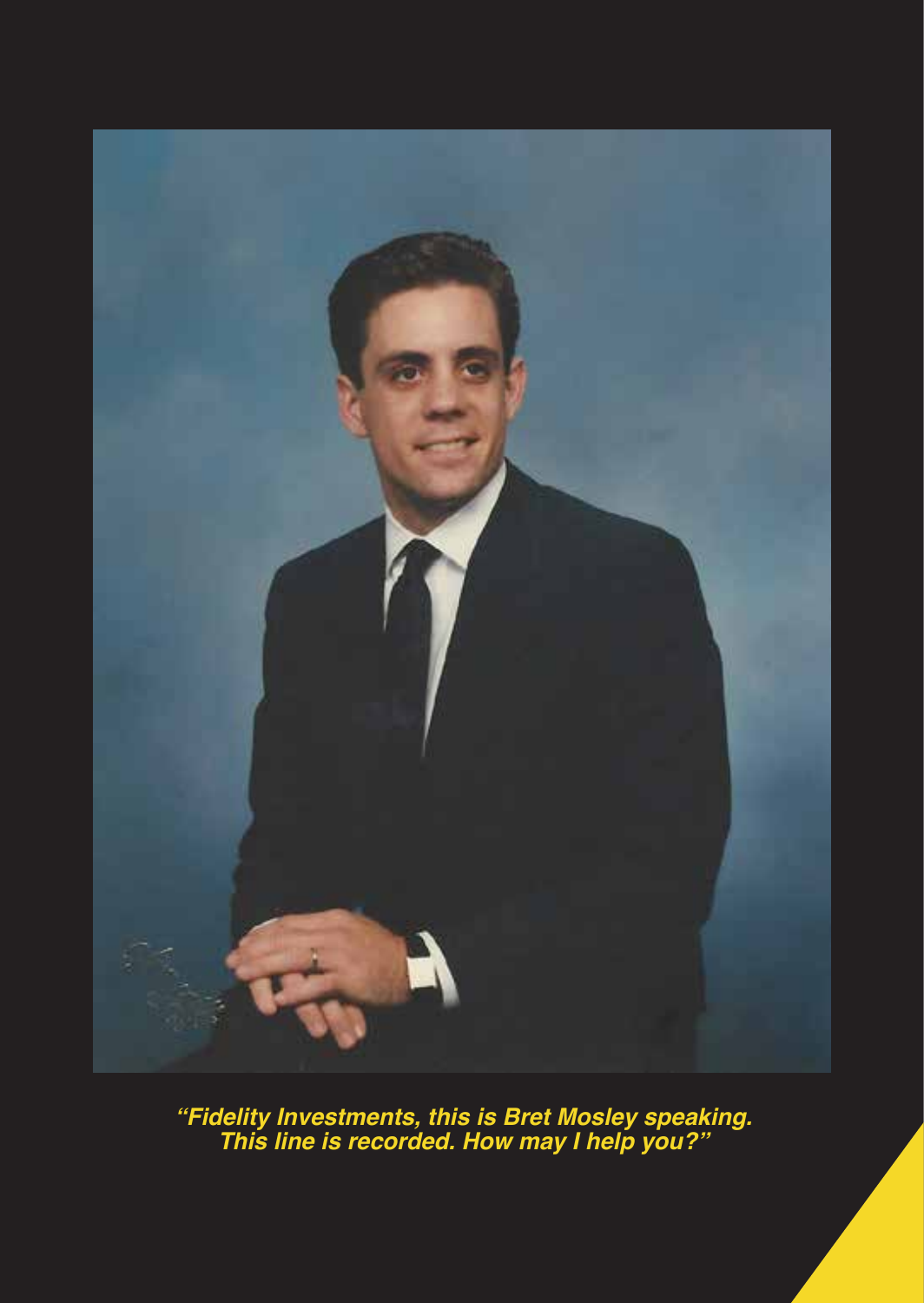### **Modern Love**

Never gonna fall for I catch the paper boy But things don't really change I'm standing in the wind But I never wave bye bye But I try, I try Written by David Bowie, first published on his 1983 release, "Let's Dance"

There's no sign of life It's just the power to charm I'm lyin' in the rain But I never wave bye bye But I try, I try

Never gonna fall for Modern love, walks beside me Modern love, walks on by Modern love, gets me to The church on time

Church on time, terrifies me Church on time, makes me party Church on time, puts my trust In God and man

God and man, no confessions God and man, no religion God and man, don't believe In modern love

It's not really work It's just the power to charm I'm still standing in the wind But I never wave bye bye But I try, I try

Modern love, walks beside me Modern love, walks on by Modern love, gets me to The church on time

Church on time, terrifies me Church on time, makes me party Church on time, puts my trust In God and man

God and man, no confessions God and man, no religion God and man, don't believe In modern love

Modern love, walks beside me Modern love, walks on by Modern love, gets me to The church on time

Church on time, terrifies me Church on time, makes me party Church on time, puts my trust In God and man

God and man, no confessions God and man, no religion God and man, I don't believe In modern love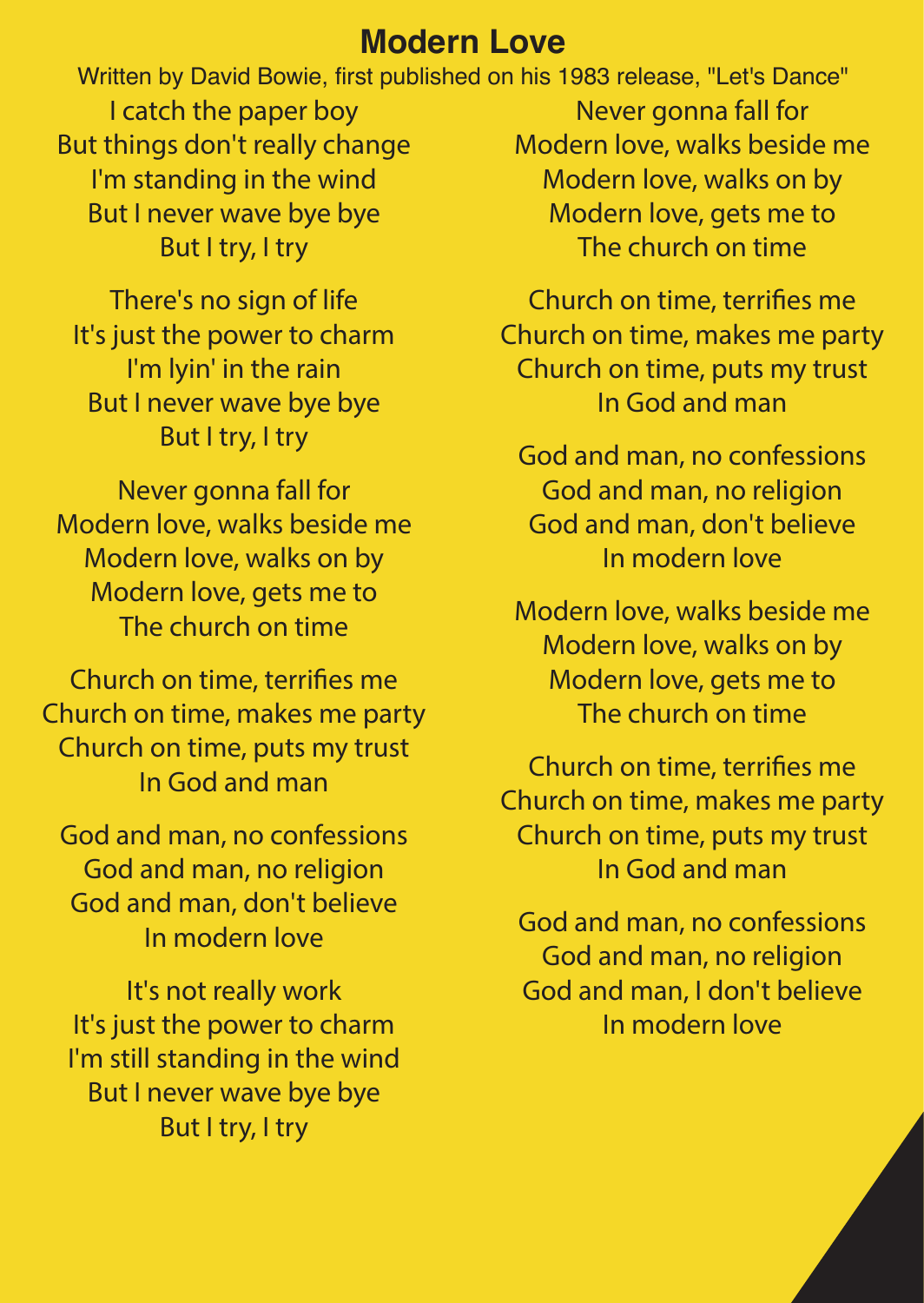# **Hope**

This song was written in the way that I most enjoy. A spark comes. I sift through a few years worth of scribbled one-liners. I synthesize them into a song. It is very much like putting together a jigsaw puzzle using whatever shapes happen to have stuck around from several different boxes.

My father had a recurring dream in which he chased a three-tailed snake through a cornfield. Every time, he would catch up to the snake, reach down and grab it, and wake up. One night a couple of years ago, I had a dream in which he caught the snake and cut it up. That was the spark for me to pull this song together.

The found objects and bits in this song are collected from scattered moments—a lot of it comes from the love and support of fans and friends. The other major component is the influence of Daniel Quinn's writing, particularly the *Ishmael* trilogy.

The place where I wrote the song is a big deal to me...at the home of a master machinist inside the gates of a shipyard on the Stono River in South Carolina. The man is a wonderfully generous friend and host, masterful at his craft and a life-long true lover of music. The song is full of inside jokes between him and me.

When I told him the frets on my dobro were too high and causing the me to break strings, he promptly clamped the instrument in a multimillion dollar milling machine, "The top of the frets are now all between .002 and .005 inches off the fingerboard"

I have a set of plans he drafted for a solid teak stompboard. We're also working on a solid stainless steel tone bar (slide) design.

He always says to me, "When ya comin' home? Just give me a day's notice and say hooves, fins or feathers. There'll be feast waiting for ya."

...and there is.

And...Hope, Grace and Faith are all names of very special people whom I have known.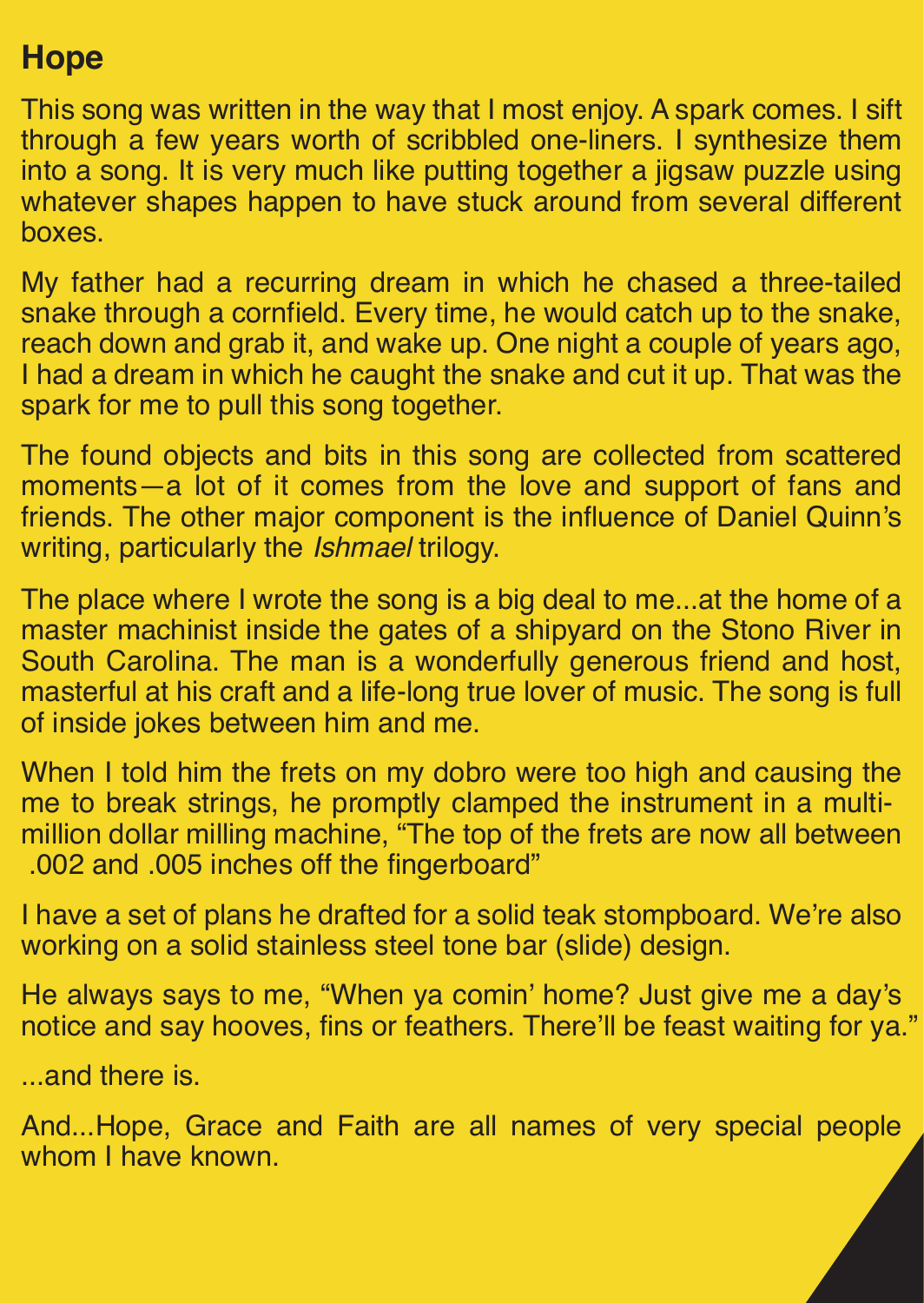## **Hope**

Written by Bret Mosley on the banks of the Stono River at the point house inside a shipyard near Hollywood, SC on April 17 & 18, 2011.

It takes a day or so to slake the road off of my shoulders I had a dream my daddy finally killed that snake To find my legs I long to land along the water The week the rifleman gives away his only daughter

> And there is Hope – sky above And there is Faith in the ground beneath my feet And there is Grace in the water of the river Luckily all three always wanna be with me

 The shitty side of clarity is that when it shines Some will huddle round a god and try to make him dumb it down But it's a three, a five and a spiral The territory's actually the map as it turns out

> And there is Hope – when all else is flailing And there is Faith – what is certain in your heart And there is Grace – as if you didn't know It's the point house…quiet peace of heaven on the Stono

 The world is made of naught but food and playthings, really Let us sing and dance and laugh until the lights all go down Peace in my mind. My heart on fire. My belly as dry as a bone, hear my now

 Like those Georgia boys I know named after God's love Who have given me more blessings – lawd where do I begin? The light and the welcome that, simply said, is always there When there's no way out find a way further in

> And there is Hope – and Hope goes on and on And there is Faith – she's the redhead at the bar And there is Grace – I remember soft, sweet and strong Golden. Hold the tender moment. Longing.

> > *(continued...)*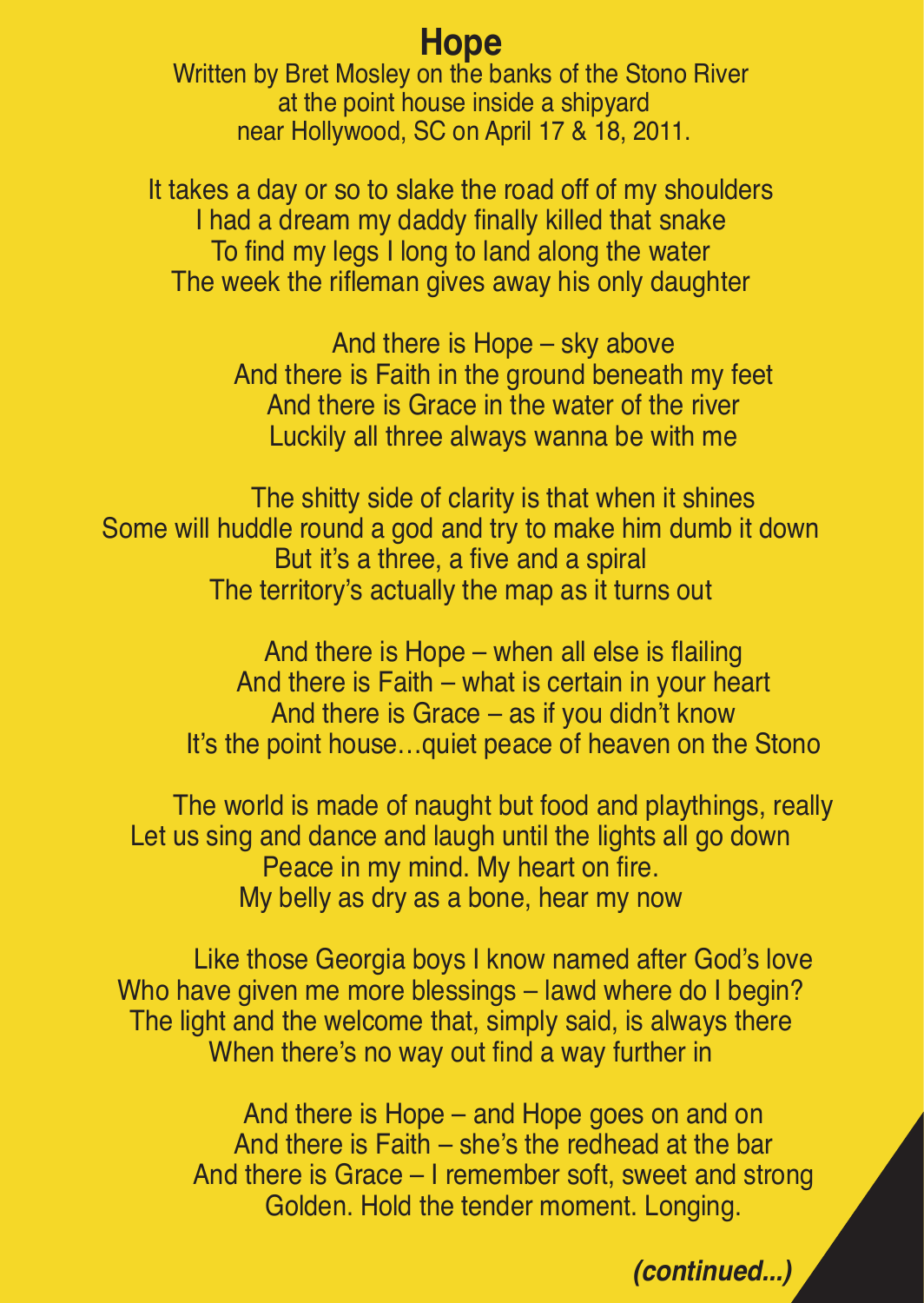# **Hope (continued)**

BRIDGE I: Puzzle pieces raining into place like there's a reason Be in Love. Go in Love. Let the sparks fly, but don't the let smoke out. Go with whatcha got – it's more than enough

Throw a ten-spot in the swear jar No longer waiting on the past – I gotta say Got to work tonight and found y'all here in this living room Shuckin'. Jivin'. Fuckin' thrivin'.

Born at dawn in the desert on the day of the winner I get burned, therefore I exist Moved on to let the gettin' better happen on it's own I finally feel indigenous in the face of all this

 And I feel Faith in the Leavers And I feel Hope up close And I feel Grace breathing me Like lovers at a dead run  $-$  it's all you need to know

#### BRIDGE II:

To have loved well and to have been well loved Let us start from scratch unless ya wanna start from sniff Candle burning at both ends, how ya gonna put it down In your fucked up perfection, you will figure it out, now…

I would not be surprised to see Jacob, Ben or Hurley Stroll up to me and say, "Hey, Bret do you know what time is it?" If you have sight and lungs and tongues and bite and teeth Yell and tell me now whatcha see from where you sit

*(continued...)*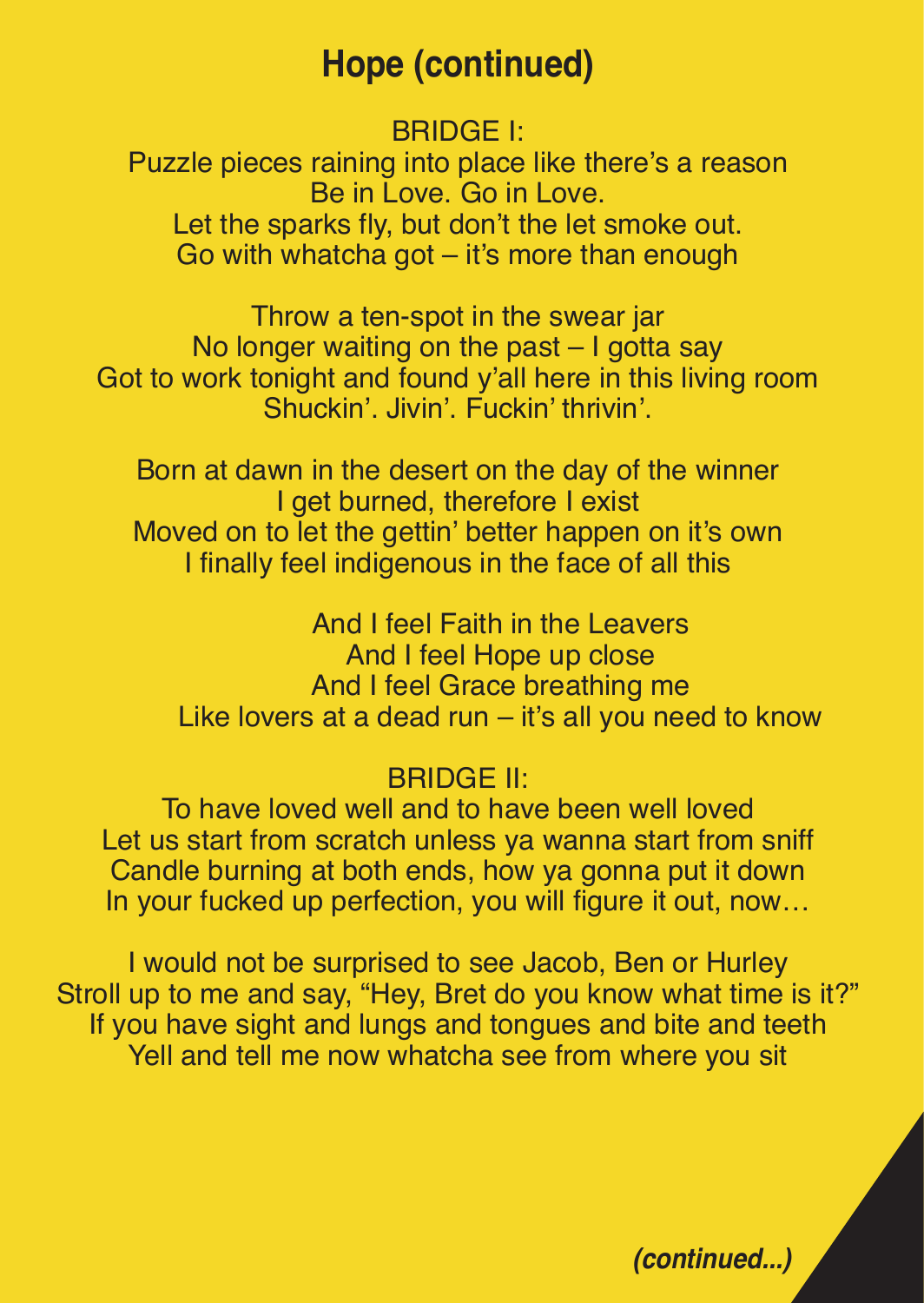# **Hope (continued)**

Cuz I see Hope – looking up And I feel Faith – confidelis And I know Grace – anusara And I know for sho no one could ever earn all this

My whole life happens all at once in every single moment Scatter my home hither and yon and find The tribe. The truth. Utterly unthinkable. Don't change a thing. Just leave the farm behind.

 And there is Hope – pushing the pedals And there is Faith – whe bids me welcome And there is Grace – she is my history The tide might allow me to come to know just what I need

> Hope – when you hunt it down Faith – cast your line Grace – gather it up It is the time

> > The time of Hope. The time of Faith. The time of Grace.

> > > It is the time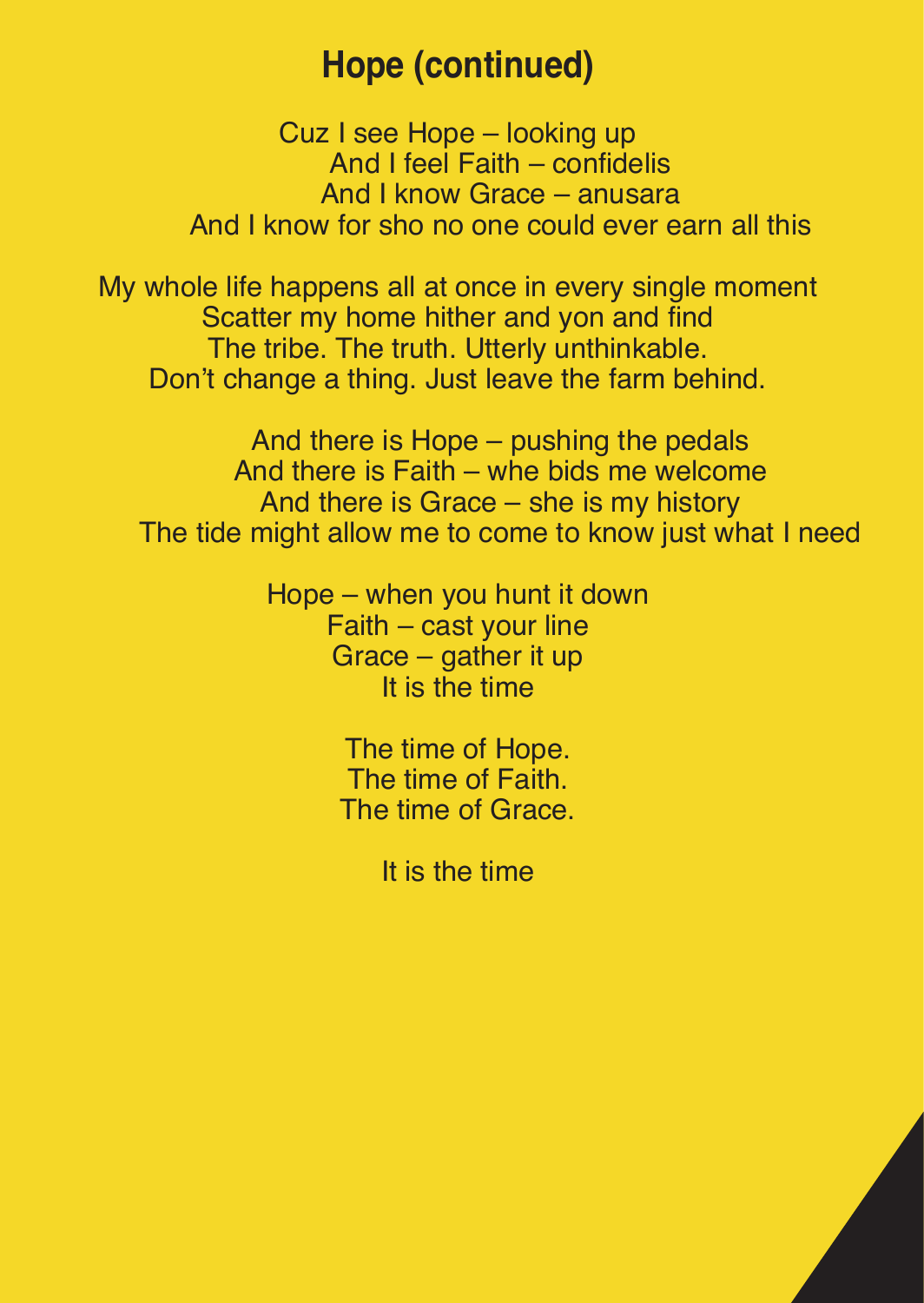

*...the point house, a quiet piece of heaven on the Stono...*

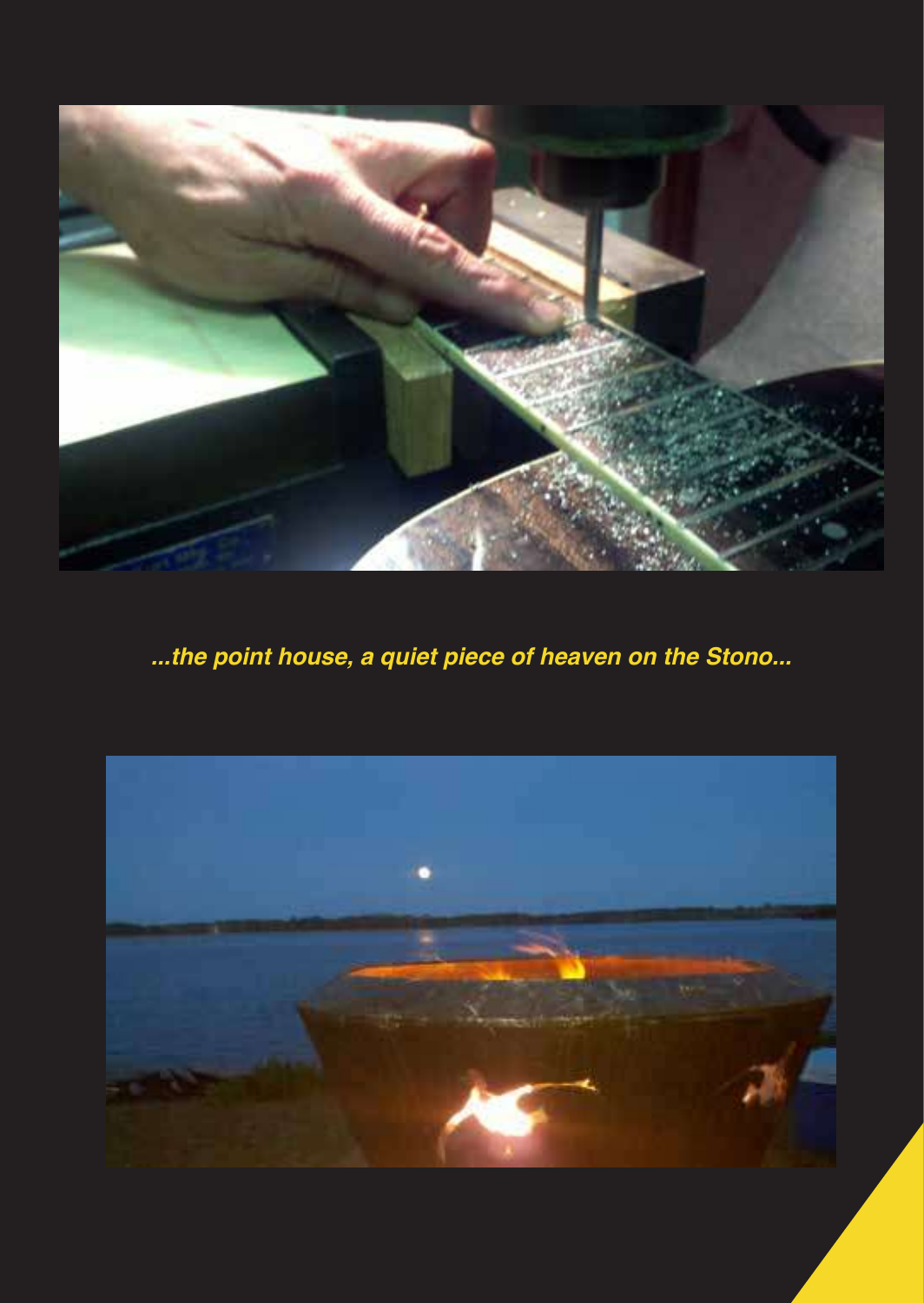

*My good fortune...Ktulu the Catbot was with me throughout the recording of "X-ING"*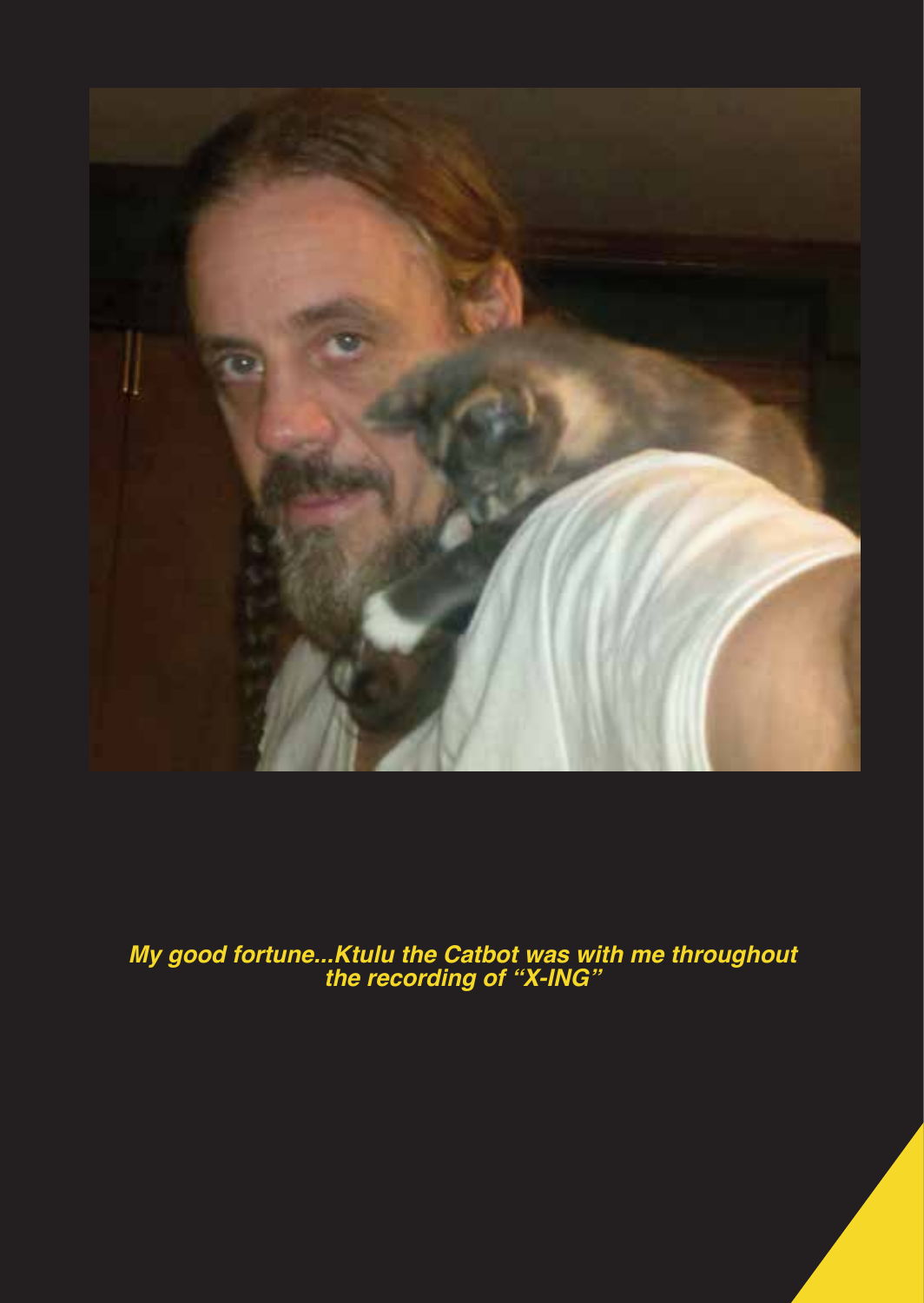

*Hope to see you soon...*